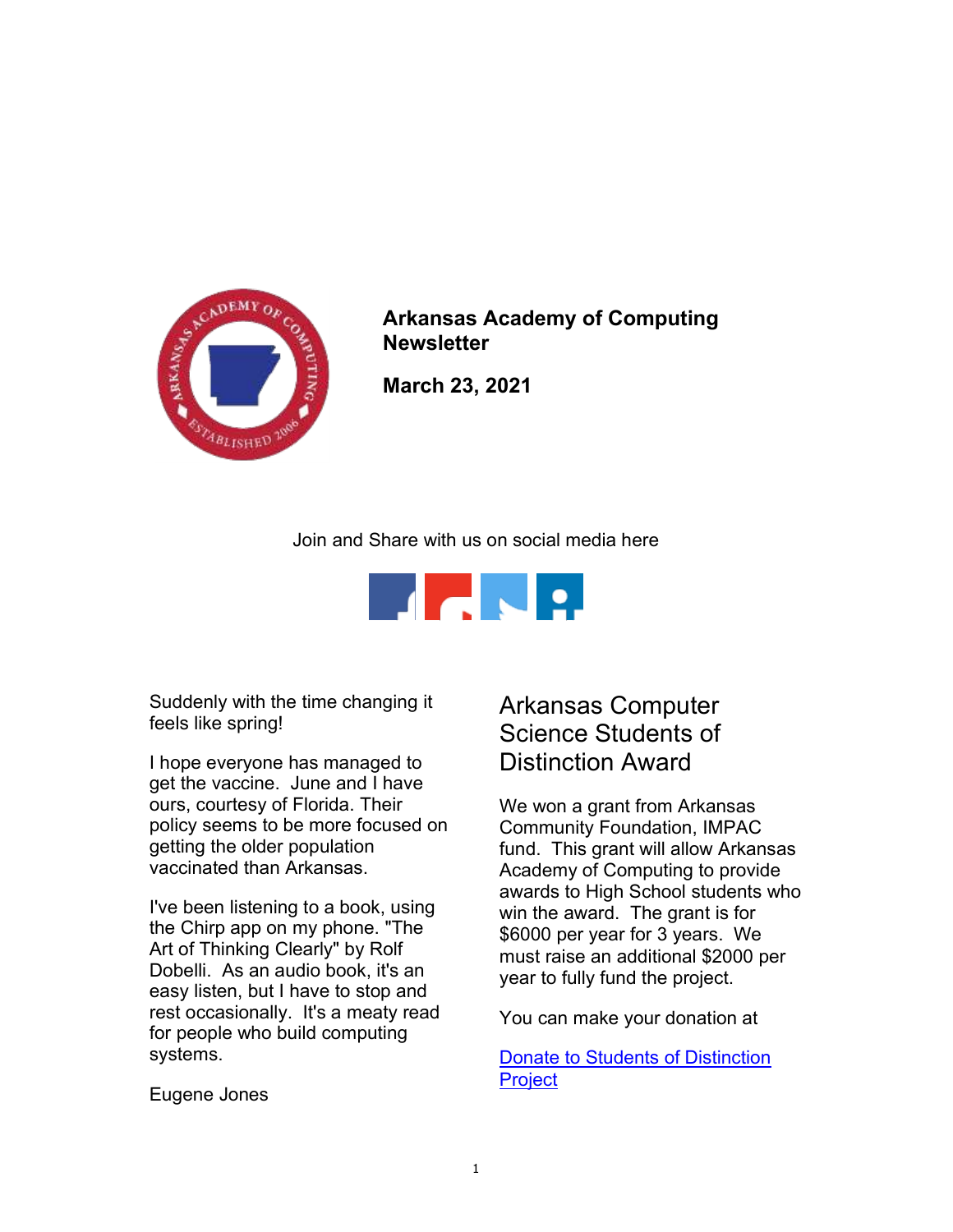Arkansas Academy of Computing YouTube

Presentation made at the Arkansas Academy of Computing's Annual Meeting Oct. 24, 2020. This is the Startup Junkie presentation by Brett Amerine

Pivoting Online to Serve Clients

Scholarship donations are appreciated at:

General Scholarship Fund

## In the News

Dr. Alan Mantooth named Tech Titan in Arkansas

Mantooth Named Tech Titan in Arkansas | University of Arkansas (uark.edu)

Dr David Douglas featured in ISYS newsletter

**ISYS Newsletter** 

ICBA Demo Day

**Registration** 

Note! This will show up as Annual Meeting Fund, don't worry we will move it before the annual meeting!

If you are interested in helping out, please contact Carl (501-860-0141) or Eugene (501-231-8860).

Arkansas Academy of Computing Scholarship Success Story, attending UALR



Savannah Holloway is from Maumelle, AR, and is currently finishing up her second year at the University of Arkansas at Little Rock. She is majoring in E-commerce and minoring in Information Technology, Psychology, and Marketing. After graduation, Savannah hopes to attend graduate